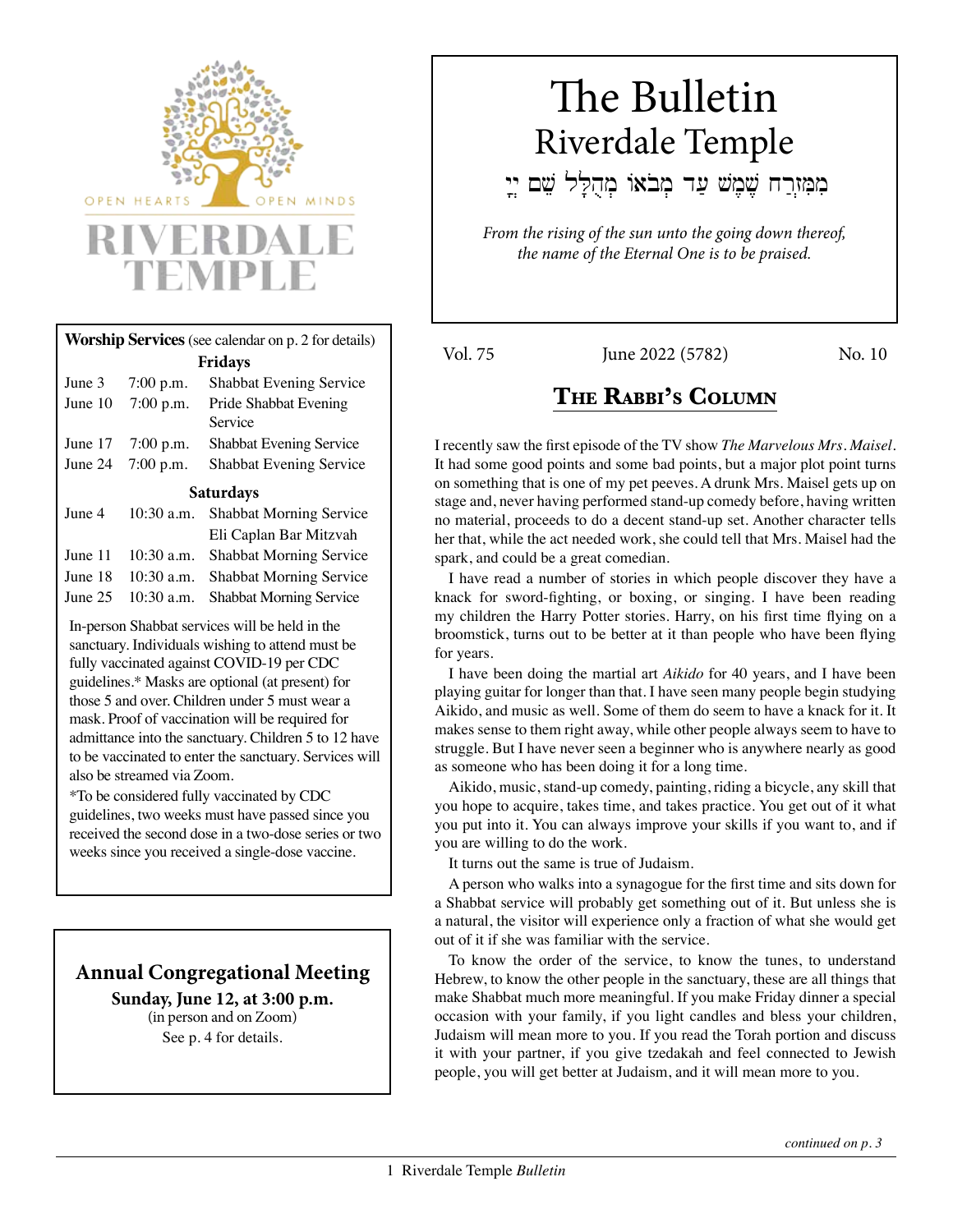| Sunday                                                                                       | Monday                                         | Tuesday                  | Wednesday                                            | Thursday                                                          | Friday                                                          | Saturday                                                                                                                                                                              |
|----------------------------------------------------------------------------------------------|------------------------------------------------|--------------------------|------------------------------------------------------|-------------------------------------------------------------------|-----------------------------------------------------------------|---------------------------------------------------------------------------------------------------------------------------------------------------------------------------------------|
|                                                                                              |                                                |                          | 2nd of Sivan 5782<br>7:30 pm WRJ Book<br><b>Club</b> | 3rd of Sivan 5782                                                 | 4th of Sivan 5782<br>7:00 pm Shabbat<br><b>Evening Service</b>  | 5th of Sivan 5782<br>Parashat Bamidbar<br>10:30 am Shabbat<br><b>Morning Service</b><br>Eli Caplan Bar Mitzvah<br>celebration<br>7:00 pm Shavuot evening<br>service and study session |
| 6th of Sivan 5782                                                                            | 7th of Sivan 5782                              | 8th of Sivan 5782        | 1<br>9th of Sivan 5782                               | $\sqrt{2}$<br>10th of Sivan 5782                                  | $\boldsymbol{\beta}$<br>11th of Sivan 5782                      | 4<br>12th of Sivan 5782                                                                                                                                                               |
| 10:00 am Shavuot<br><b>Service</b>                                                           | 10:00 am Shavuot<br><b>Service with Yizkor</b> |                          |                                                      | 7:30 pm Executive<br><b>Committee Meeting</b>                     | 7:00 pm Pride Shabbat<br><b>Evening Service</b>                 | Parashat Naso<br>10:30 am Shabbat<br><b>Morning Service</b>                                                                                                                           |
| $\mathfrak{s}$                                                                               | 6                                              | $\overline{7}$           | 8                                                    | 9                                                                 | 10                                                              | $\boldsymbol{\mathit{11}}$                                                                                                                                                            |
| 13th of Sivan 5782<br>3:00 pm Annual<br>Congregational<br>Meeting (in person and<br>on Zoom) | 14th of Sivan 5782                             | 15th of Sivan 5782       | 16th of Sivan 5782                                   | 17th of Sivan 5782<br>7:30 pm Board of<br><b>Trustees Meeting</b> | 18th of Sivan 5782<br>7:00 pm Shabbat<br><b>Evening Service</b> | 19th of Sivan 5782<br>JNE<br>Parashat Behaalotecha<br>10:30 am Shabbat<br><b>Morning Service</b><br><b>Chavurah following</b><br>communal lunch                                       |
| 12                                                                                           | 13                                             | 14                       | 15                                                   | 16                                                                | 17                                                              | 18                                                                                                                                                                                    |
| 20th of Sivan 5782<br><b>Father's Day</b>                                                    | 21st of Sivan 5782                             | 22nd of Sivan 5782       | 23rd of Sivan 5782                                   | 24th of Sivan 5782                                                | 25th of Sivan 5782<br>7:00 pm Shabbat<br><b>Evening Service</b> | 26th of Sivan 5782<br>Parashat Shlach<br>10:30 am Shabbat<br><b>Morning Service</b><br><b>Fred Schweitzer book</b><br>celebration and catered<br>Kiddush following service            |
| 19                                                                                           | 20                                             | 21                       | 22                                                   | 23                                                                | 24                                                              | 25                                                                                                                                                                                    |
| 27th of Sivan 5782<br>26                                                                     | 28th of Sivan 5782<br>27                       | 29th of Sivan 5782<br>28 | 30th of Sivan 5782<br>29                             | 1st of Tammuz 5782<br>30                                          |                                                                 |                                                                                                                                                                                       |

**Temple events and services take place in person and/or on Zoom. Check the bulletin and e-blasts for specific information and latest updates. Publication of** *The Bulletin* **will resume in September.**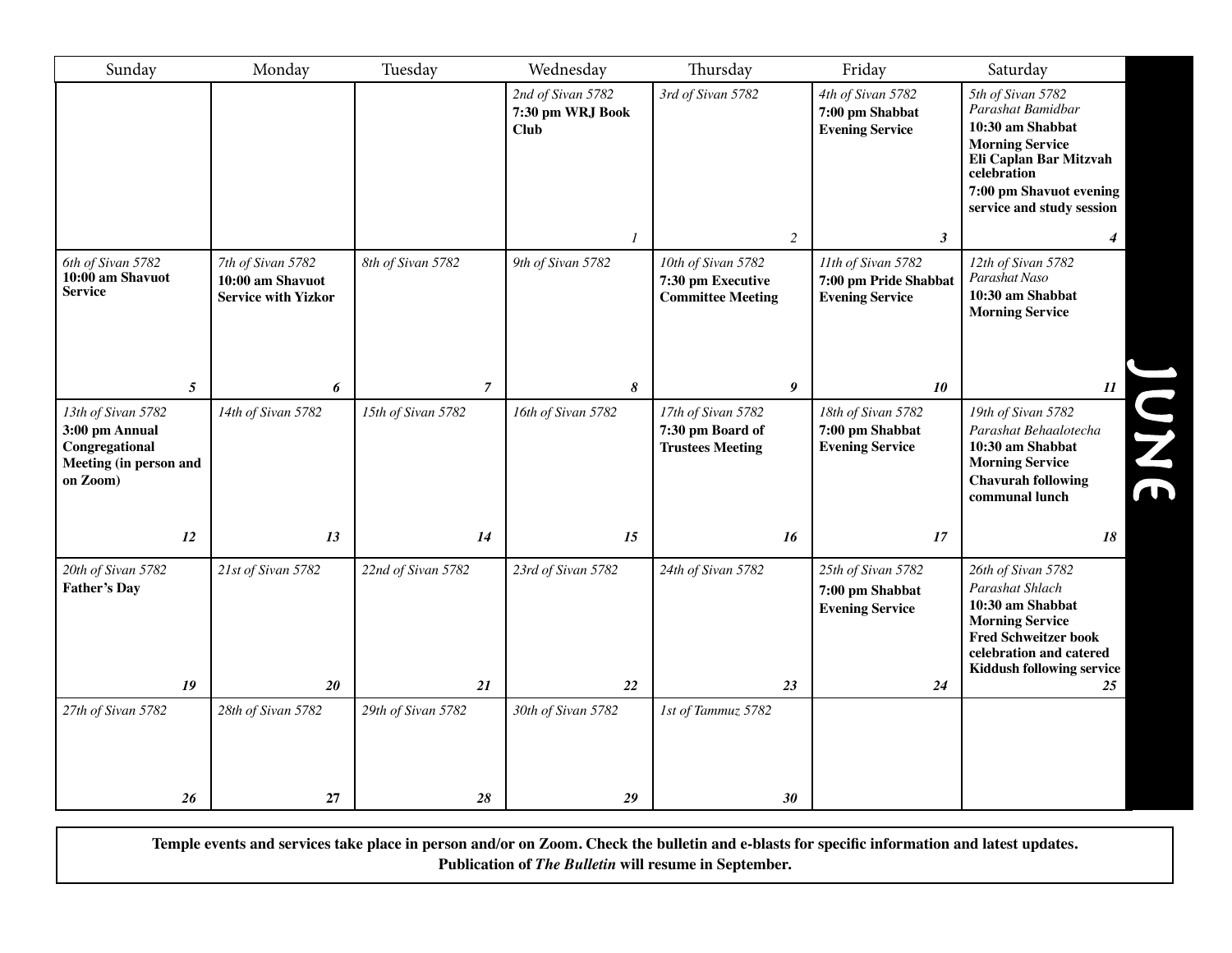Unfortunately, this means you can also fall out of practice. In one of our last Hebrew classes, I begged the children not to forget the Hebrew they have learned over the summer. One of them stared at me incredulously. "Are you kidding?" he asked. "I forgot everything I learned just over the Passover break!"

Many of us take time off in the summer, go away, or just take things easier. We should use the extra time, not to forget our Jewish skills, but to work on them. I get a vacation in the summer, but I use it to experience Shabbat services in other synagogues, and to have leisurely Shabbat dinners, something I cannot do during the year. You get back what you put into it.

This month, we say goodbye to our dear Cantor Inbal Sharett-Singer. Next month we will welcome Cantor Joshua Finkel. As two trained and ordained cantors, we should not compare their cantorial or Jewish skills. But Cantor Sharett-Singer has the "Riverdale Temple" skills, while Cantor Finkel does not. It is common for a new cantor to come in, and for people to feel a little disappointment—Cantor Finkel doesn't remember my name, he doesn't sing the right tunes, he wasn't at any of my life cycle events. Cantor Sharett-Singer is at the peak of her Riverdale Temple skills. Let us give Cantor Finkel some time to build his.

We are in a time of graduations, weddings, and vacations. Let us use our time wisely to work on our skills. Nothing comes without a little effort!

—Rabbi Thomas Gardner











*Top: from the May 7 service honoring Cantor Inbal Sharett-Singer. Bottom left: Cantor Sharett-Singer with NYC Mayor Eric Adams at City Hall in May after a meeting with a group of women rabbis and cantors representing a cross-section of Jewish denominations from the five boroughs to discuss issues facing their congregants.*

# **The President's Column**

When I was growing up in my secular Jewish household, I never heard of Shavuot. Well, that is not strictly true—my grandmother used a Yiddish expression that roughly translates as "a cold day Shavuos," to refer to an unlikely event. When I got older and joined Riverdale Temple, I learned that Shavuot was one of the pilgrimage holidays mentioned in the Torah. So, Shavuot, along with Passover and Sukkot, were festivals when Jews, including those living in the Diaspora, were supposed to come to Jerusalem to sacrifice an animal on the altar in the Temple.

The Torah refers to Shavuot as a harvest festival, and unlike Passover and Sukkot, it has no connection to the Exodus from Egypt. It is probable that it was an ancient holiday, from pagan times, that migrated into the Torah because of its popularity. Deuteronomy calls Shavuot the "feast of weeks," because it is celebrated seven weeks after Passover. The counting of the seven weeks by seven days per week leads to Shavuot occurring on the 50th day after Passover, the counting becoming the ritual of the

counting of the Omer. You count the Omer for 49 days and the next day is Shavuot. (By the way, an Omer is a sheaf of barley.)

Besides its two mentions in the Torah, there is little written about Shavuot until the ninth century. Then, we learn of a Shavuot completely transformed from a simple harvest festival to a celebration of the giving of the Torah. It is actually surprising that the giving of the Torah to the assembled masses at Mount Sinai did not have its own commemoration before this. After all, it is such a dramatic, cinematic set piece in the Torah and marks the Israelites' transformation from a pathetic, ragtag group of tribes, into a nation with a set of rules that ensures cohesion. Perhaps the rabbis recognized this lacuna and set about to remedy it by coopting an already extant holiday. But the rabbis would never admit to pragmatism, so they engage in a lot of discussion to determine a date for the giving of the Torah that corresponds to Shavuot.

Over time, the observance of Shavuot was enhanced with additional references to the giving of the Torah, such as staying up

**The Cantor's Column**

#### 3 Riverdale Temple *Bulletin*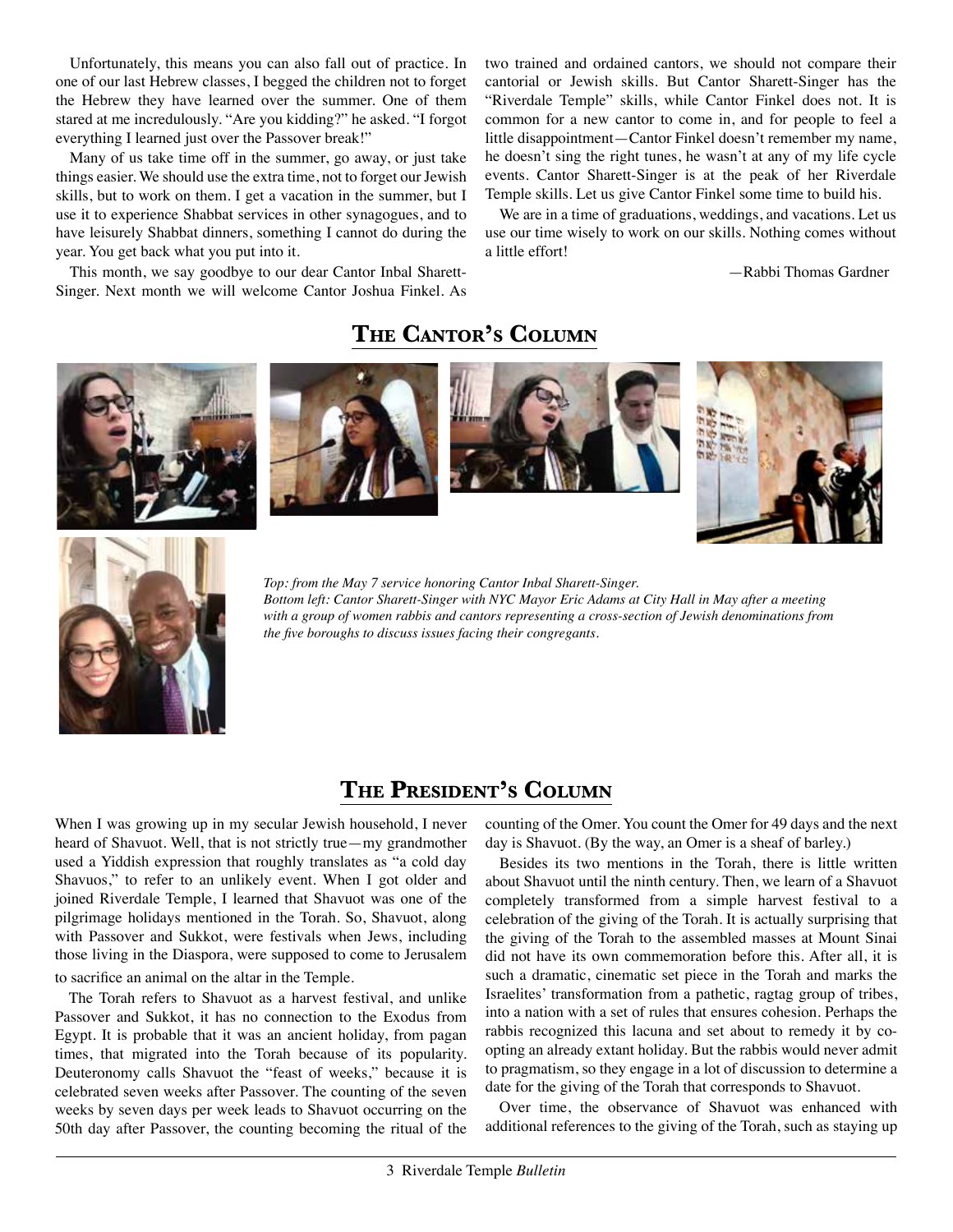all night to study. Some follow the practice of reading the whole book of Deuteronomy, but most congregations create their own programs of study with refreshments.

Ah, refreshments! This brings us to the custom of eating dairy on Shavuot. The rabbis say it is to remember the Land of Milk and Honey. But, since Shavuot occurs when animals have given birth and are lactating, it helps that there is a lot of milk to be drunk and turned into cheese.

To say that a holiday has been transformed from its simple roots is not to diminish its importance. If anything, it increases one's admiration for our sages, who used mystical insights and popular customs to continually breathe new importance into a living Judaism. The multiple levels of meaning and symbolism are a feature of our religion, not a bug.

This year we will celebrate Shavuot on the evening of June 4 with a lively study session chaired by Rabbi Gardner and Rabbi Shriner-Cahn of Congregation Tehillah. We will bring in dairy foods to share in fellowship. On Sunday, June 5, there will be a First Day Festival service at 10:00 a.m., and on Monday, June 6, we will have a Second Day Festival Service that includes Yizkor, prayers that remind us of the loved ones we have lost. I personally love singing the psalms of the Festival Service. Some are incantatory and some are lively. All are ancient and connect us with our forebears standing at Mount Sinai.

Finally, if you are around on August 6, please consider attending our lay-led Tisha B'Av service at 7:00 p.m. Tisha B'Av has not been a favorite of the Reform movement because it commemorates multiple catastrophes that have befallen the Jewish people over the millennia. A bummer. But it is a long-standing custom at Riverdale Temple to have a Tisha B'Av service with the reading of Lamentations. At past services, we have also read parts of Josephus's *The Jewish Wars* and have read the actual document that expelled the Jews from Spain. Mark it in your calendar.

—Ronna Weber, President

# **Uvalde Tragedy**

If you wish to support the survivors of the children and teachers who were killed in the May 24, 2022, massacre in Uvalde, Texas, here are charities that have set up funds to help:

**League of United Latin American Citizens**: **lulac.org/uvaldefund**. This is a 501 3(C) charity.

**First State Bank of Uvalde**: **www.fsbuvalde.com**. The Uvalde Consolidated Independent School District has set up a donation fund, the Robb School Memorial Fund, at **robbschoolmemorialfund@gmail.com,** 200 East Nopal St., Uvalde, TX 78801.

Make Riverdale Temple Your Choice on AmazonSmile!

# amazonsmile

'ou shop. Amazon gives.



# **Dr. Frederick Schweitzer Book Celebration on June 25**

Join Frederick Schweitzer, Ph.D., professor emeritus of history at Manhattan College and long-time temple member, as he introduces his book *What Love Can Do* at the special Kiddush following the Shabbat morning service on June 25. The work is a memoir of his life with his late wife Jacqueline. Proceeds from the sale will be donated to Riverdale Temple.



# **Annual Congregational Meeting on Sunday, June 12, at 3:00 p.m.**

(in person and on Zoom)

Help forge the future of Riverdale Temple by joining us at this important meeting. Your attendance is vital as reports from our clergy, president, treasurer, officers, committee chairs, and fellow congregants will be shared. A review of the temple year 2021–2022

will be presented, as well as a look at the year ahead.

Please note: only fully vaccinated people will be able to attend this meeting in person. Proof of vaccination is required. Parking will be available.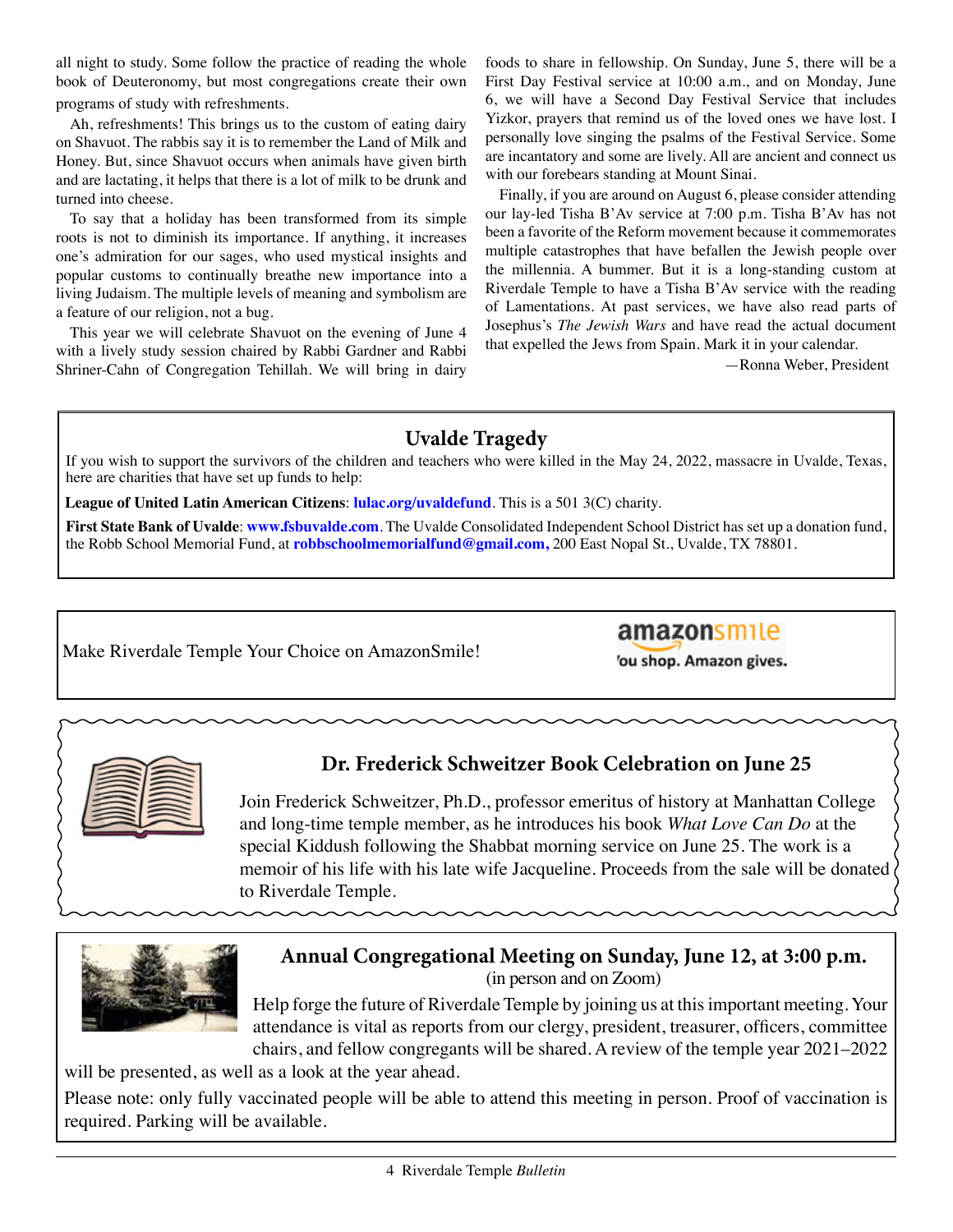#### **Bulletin Board**

**Temple activities take place in person and/or via Zoom. For updates, please consult the calendar on p. 2, the temple website at https://riverdaletemple.org, and e-blasts.** 

Copy for the next issue of *The Bulletin* is due by **August 15.** You can email it directly to **administrator@riverdaletemple.org** (put "Bulletin" in subject line).



| <b>Riverdale Temple</b>     |  | Cantor              |     |  |  |  |
|-----------------------------|--|---------------------|-----|--|--|--|
| <b>Telephone Extensions</b> |  | Simcha Learning     |     |  |  |  |
| $(718 - 548 - 3800)$        |  | Center              | 6   |  |  |  |
| Temple Office<br>$0$ or $1$ |  | Emergencies         |     |  |  |  |
| Bookkeeper                  |  | General Information | - 8 |  |  |  |
| Nursery School              |  | Other               |     |  |  |  |
| Rabbi                       |  |                     |     |  |  |  |

#### **Registry of Holocaust Survivors**

If you are a Holocaust survivor or a family member of a survivor, you can register to be included in the Benjamin and Vladka Meed Registry of Holocaust Survivors, at the United States Holocaust Memorial Museum in Washington, D.C. For more information, go to **ushmm.org/resourcecenter**.

Contact information: Holocaust Survivors and Victims Resource Center, Registry of Holocaust Survivors, United States Holocaust Memorial Museum, 100 Raoul Wallenberg Place, SW, Washington, DC 20024–2126

Riverdale Temple is now part of the organics/ compost pilot program in the Bronx. We can now recycle our food scraps. Please observe the different signs on the garbage receptacles and put throwaways in the proper container. We are pioneers in a wonderful program—please join the effort in caring for our environment.



JBI INTERNATIONAL

Recapture the joy of reading through the JBI Library for visually impaired, blind, and reading-disabled

individuals, all provided free of charge and delivered to your doorstep. Call toll free at 1-800-433-1531 or visit JBI's website at **www.jbilibrary.org**



#### Go to **https://urj.org** for announcements, news and press releases, a calendar of virtual programs and events, and general information.

A Proud Member of the URJ

#### **Visit our website: https://riverdaletemple.org**

#### **Join us on Facebook!**

Did you know that Riverdale Temple has a Facebook page? Find us by searching for "Riverdale Temple Bronx, NY" on Facebook and join this page by clicking on "like." This is a space where we can exchange ideas, blog, discuss events, share photos, etc., and strengthen our bonds as a community. Join and make our numbers grow.

**To give a contribution to Riverdale Temple**, send your donation to Riverdale Temple, 4545 Independence Avenue, Bronx, NY 10471. Please make your check payable to Riverdale Temple. Give the name/category/event to which your donation applies. We now accept payment by credit card; call the office (718-548-3800, ext. 0) or go to **www.riverdaletemple.org**.

# **Riverdale Temple House Committee**

Our mission is to ensure that the building and grounds of our synagogue best respond to the spiritual, educational, cultural, and social needs and activities of our congregation. We are concerned about safety, cleanliness, comfort, and appearance and maximizing the functionality of our facilities. The committee works closely with the maintenance staff to ensure that the facilities are well managed and meet the needs of our community efficiently and economically. The committee benefits from members with varied experience in facilities management, engineering, construction, and related fields. **Write to: administrator@riverdaletemple.org or president@riverdaletemple.org**

*The Bulletin:* Vol. 75, No. 10, June 2022. *The Bulletin* is published monthly by Riverdale Temple, 4545 Independence Avenue, Bronx, NY 10471, 10 times a year, September through June. This publication is intended for members of Riverdale Temple. Any other use or publication in whole or in part without Riverdale Temple's prior consent is prohibited.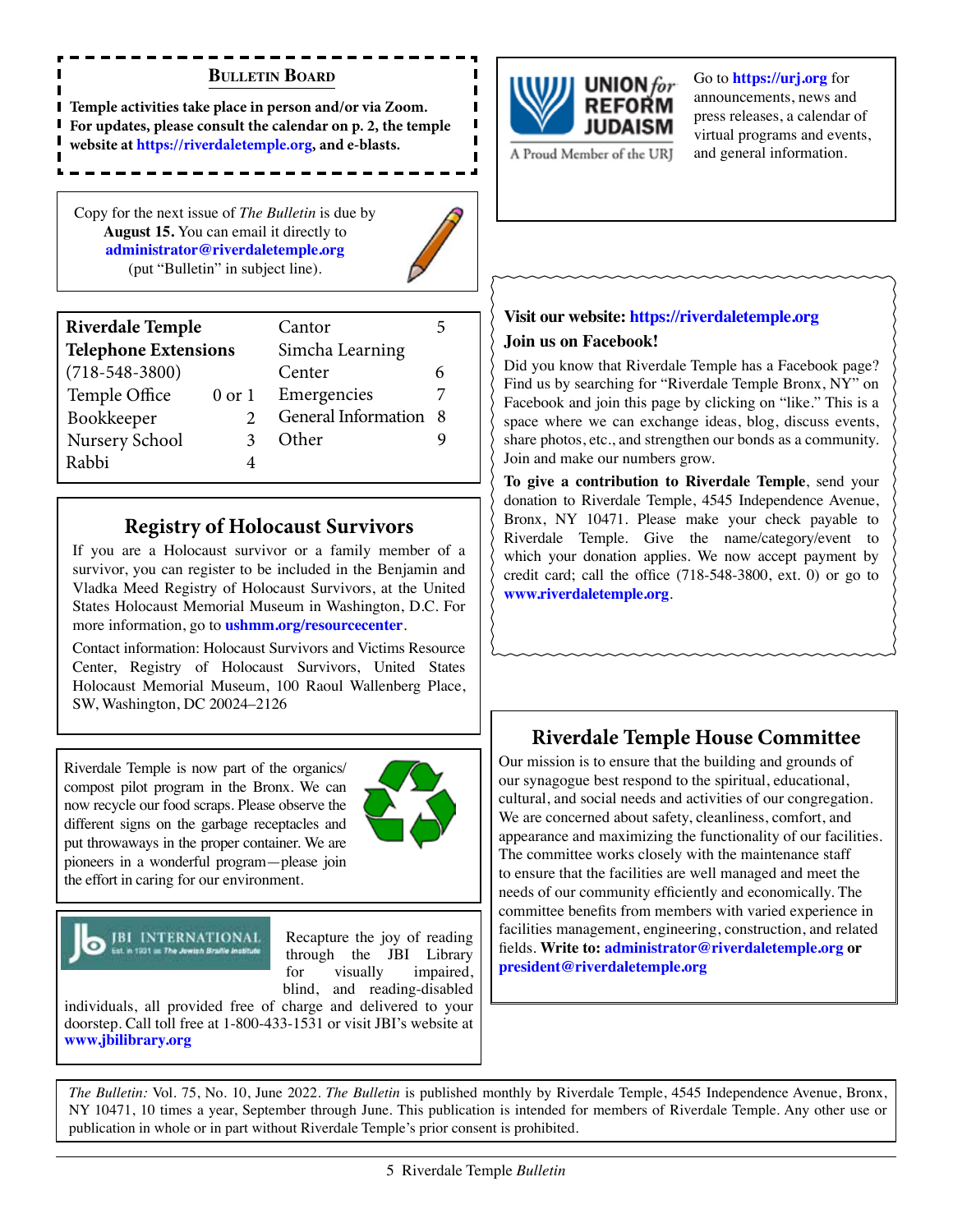# Simcha Learning Center



# Nursery School News

It is hard to believe that the school year is almost over. The children are very busy with end-of-year projects and preparing for many of our upcoming events. Over the last few weeks, we have been inviting our families back into the classroom, which has been so special. We have had visits from doctors, dentists, and parents who baked with the children and read stories.

On May 12, we were so happy to have our annual truck day in the parking lot. We had visits from the fire truck, the police car, ambulance, Hatzalah, a tumble bus, and everyone's favorite, the ice cream truck!!! We even made an appearance on News12!

The week of May 22 we were preparing to have our "Special Person Day," which will be held under the tent in front of the temple. Special person day is a day on which each child invites one special person to visit our art show that is displayed around the tent, play games, do art together, and enjoy a treat from our bake sale.

The Twos will have their end-of-year party on June 15. The children will sing songs, enjoy a special breakfast, and take home all of their end-of-year projects and gifts from their teachers. 3–K and Pre–K will celebrate their end-of-year party and graduation on June 17 and 18 in a similar fashion. The parents are all looking forward to sharing these celebrations with their children. We are also planning to have a special surprise for our graduates.

As we prepare for the next school year, we are happy to announce that we will be adding a third Twos classroom. We have only a couple of spots left in this new class.

We are also looking forward to the beginning of camp. This year we have an additional group, making a total of five. Camp begins June 27 and runs until August 5.

We hope you have a wonderful summer!!!

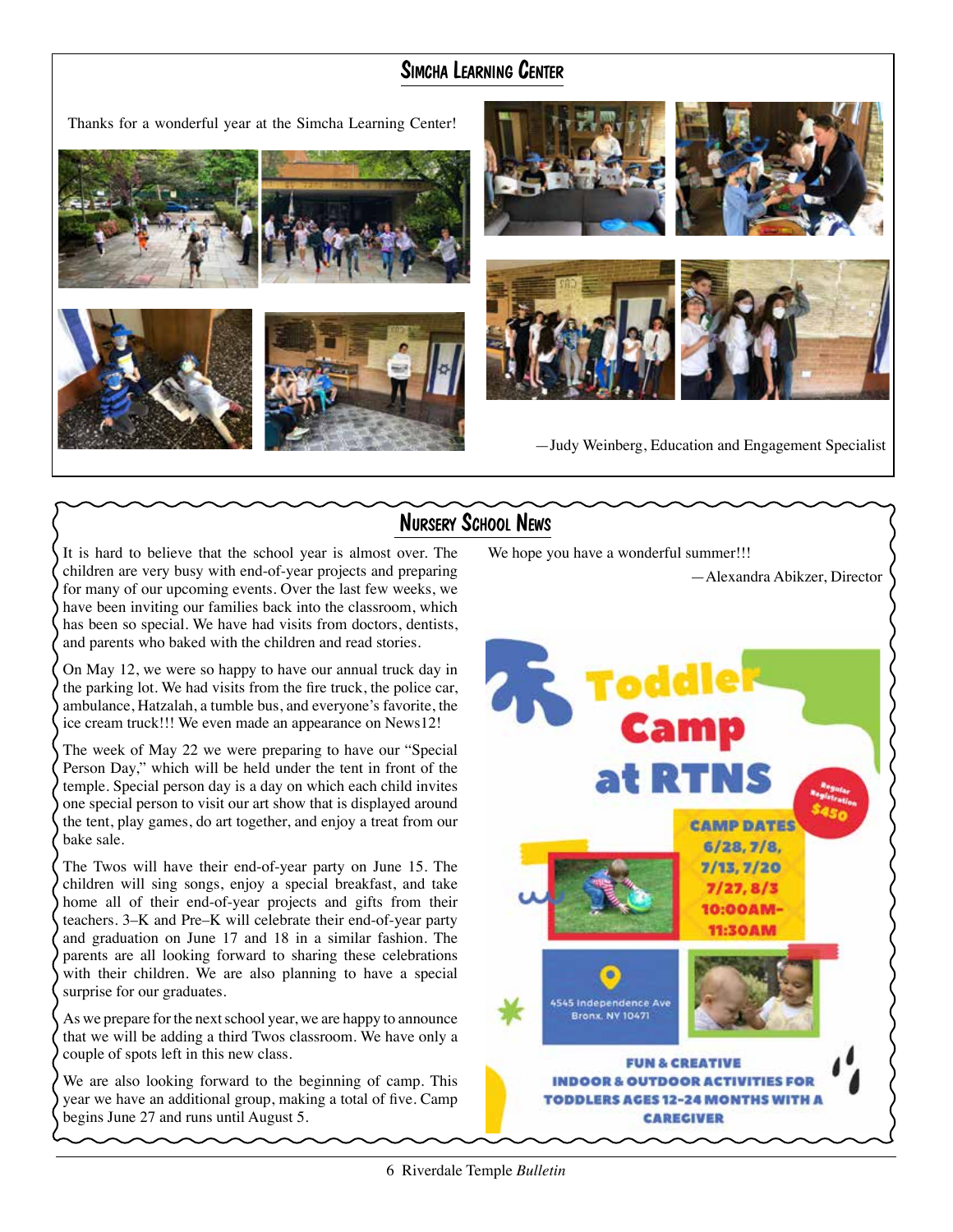# Women of Reform Judaism (Sisterhood)

Dear Friends!

Welcome, June!

Thank you to EVERYONE who participated in the WRJ Lay-led Service. What a joyous occasion, to be able to share and truly celebrate together. It always seems to be the "right" way to end the season. I want to thank everyone who volunteered to make this service possible. There are too many people to name, but I wanted to do a quick shout-out to Ronna Weber and Lisa Fischel-Wolovick. They were unbelievable chanting the Torah, and Amy Bensen …WOW! I think she recited the whole Haftarah without taking a breath! And what do I say about Shelley Ast? Thank you for being the "direct link" and giving your ALL to WRJ.

I am very lucky and grateful that so many of our events have dedicated individuals who go above and beyond. Our members are so important to WRJ—Shelley Ast, Rachel Radna, Susan Birnbaum, Ronna Weber, Dorothy Kay, Arline Davis, Margaret Ross Griffel, Helen Silber, Sherrill Spatz, Fay Statsky, and Fanta Davis—THANK YOU FOR ALWAYS BEING THERE. I especially want to thank Helen Krim and Ronni Stolzenberg for carrying the torch—every month your events are always exciting.

If you have an idea for an event that you would like to see on our calendar, please let me know. Amazing things can happen when we work together.

Here's hoping that your summer is joyful and with low humidity. We're counting down the days to The Honey Project. If you want to help, please let me know.

Best Wishes As Always,

—Joanne Heyman, President

The Book Club will continue its discussion on June 1, at 7:30 p.m., of *The Books of Jacob*.



Inbal Sharett-Singer and Cantor Joshua Finkel.

I have known Cantor Inbal Sharett-Singer since she was our student cantor. I had the privilege of attending her thesis recital from the Debbie Friedman School of Sacred Music, at the Hebrew Union College, NYC—one of the greatest performances I have ever witnessed. I attended her wedding to Jonathan, and shared in the congregation's joy when her three beautiful children, Amit, Noa, and Emmanuelle, were born.

With all of this, you may conclude that I am very sad to see Cantor Inbal Sharett-Singer and her family leave our congregation. Not so! That would be selfish of me, and I am actually so happy for her and her entire family for the opportunity that lies ahead.

For Cantor Inbal Sharett-Singer, the big bimah awaits as she will become the Senior Cantor at a very large and active congregation of 2,000 families. For someone who is as passionate about her work as Cantor Sharett-Singer is, this is a dream come true.

proud we are of you for achieving this moment in your career. Cantor Inbal Sharett-Singer, to you and your wonderful family, I say good-bye affectionately.

And now, for something completely different . . . I wish to warmly welcome Cantor Joshua Finkel and his lovely wife Emily, daughter Sophie, and son Jakob. Cantor Finkel, who has recently moved to Riverdale and who has already demonstrated to those who have seen him at work his marvelous voice, his terrific sense of purpose, and his desire to help Riverdale Temple grow. Cantor Finkel's love of music is obvious from the moment he begins to sing. In addition, he is an accomplished musician and teacher who will add much to our growing temple youth members.

It is truly our good fortune and the hard work put in by the search committee that give me the opportunity to say to Cantor Finkel and his family, hello and welcome to Riverdale Temple. L'Shalom,

—Steven Rosenfeld, President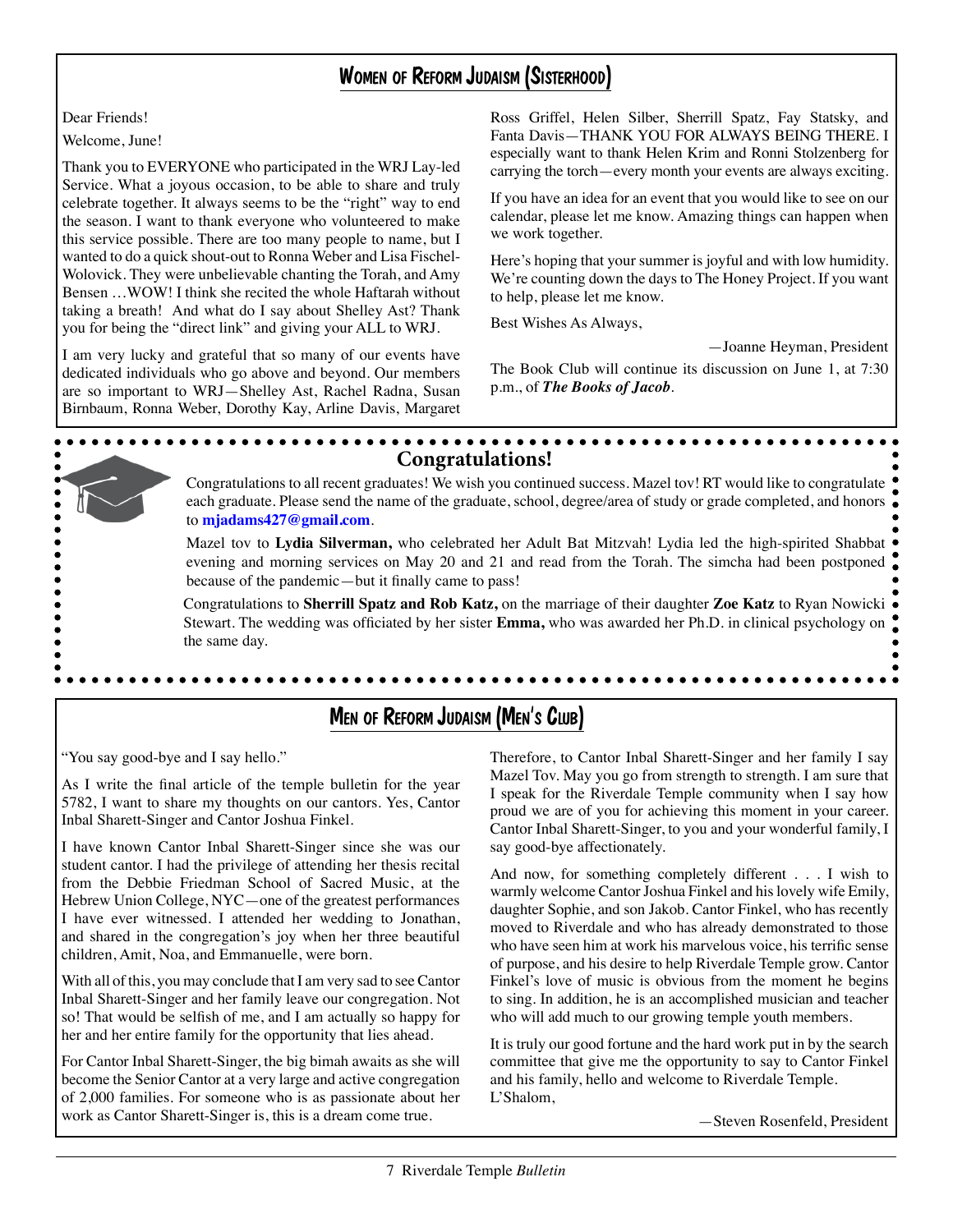#### Social Action

#### **Grocery Needs**

As we all start to think about summer activities, please keep in mind the continuous need for grocery donations. With the high cost of groceries and rents, many people are in need of: healthful cereals, canned fish, canned beans and vegetables, pasta, rice, healthful soups, and canned fruits. In case anyone has baby formula, that is also greatly needed Please continue to donate now and throughout the summer. (Note: Please let the Social Action Committee know if you can help check groceries for freshness once a month.)

The Kingsbridge-Riverdale-Marble Hill Food & Hunger Project, Inc., will continue to provide grocery cards in June and in September through the Interfaith Clergy Group and Riverdale Y and can be of help in an emergency during the summer. We continue to support the Afghan family sponsored by the Northwest Bronx Refugee Coalition.

#### **Accomplishments**

Riverdale Temple should take pride in having accomplished several mitzvahs and acts of charity and kindness throughout this year:

•Ongoing grocery collections that went to KHCC Community Pantry and Broadway Transitional Housing; collection of about 46 pairs of new pajamas for kids and teens—we were matched with a church on Bailey Avenue in Kingsbridge in need.

•Collection of winter coats, strollers, women's handbags, shoes, and sneakers for Afghan refugees at Ft. Dix via the Westchester JCCs

•Collection of winter coats distributed via AAA in Yonkers

•Our annual Mitzvah Day, where so many of our members came together to help donate and organize donations of new, white socks for men—The Midnight Run

•Boxes and bags of diapers and wipes for women to use for their children at the Concourse House shelter

•Medical supplies for the people of Ukraine

•Making 100 flower cups of pansies and violets for recipients at the Women's Shelter and the Hebrew Home

•Large clothing collection for all seasons for adults and children for Big Brothers Big Sisters

As we thank everyone who has helped, we also want to recognize and thank Marge Griffel, who has helped us present the Social Action activities through the bulletin each month.

Wishing everyone health, safety, and happiness, during the summer and always!

—Frances Segan, Ph.D., Chairperson, Social Action Committee

#### **ADULT EDUCATION**

ppp an Come learn!

This study year has flown by quickly. We are pleased that we were able to feature programming that covered a variety of subjects. I want to particularly thank Rabbi Gardner for providing classes to the congregants on a variety of subjects, always bringing to us new insights from the Torah. His class in which

he reviewed the works of selected Yiddish writers linked us to our spiritual roots and to the Old World of many of our congregants whose ancestors came to the United States from Eastern Europe.

Our thanks to congregants who shared their talents in several different ways. Thanks to Josh Greenfield, who shared his skill as a writer by talking about and reading from his latest work, *Continue Breathing;* to Muriel Adams, for helping us celebrate Tu B'Shvat through an excellent online Seder; and a grateful thank-you to Marilyn Reinhardt, for her six-session course on grief that was supportive to congregants who had experienced the loss of dear ones in their lives.

The YIVO Yiddishe Culture Series gave us an opportunity to meet directly with individuals who brought us their important contributions to adding further understanding of our cultural past. Dr. Jeffrey Shandler, distinguished professor of Jewish studies at Rutgers University, introduced us to his book on the origins and history of Yiddish. What a great opportunity it was to learn more about a language that seems very familiar and yet is unknown to most these days. He is currently the National Endowment for the Humanities Scholar in Residence at the Center for Jewish History in New York and is the author, editor, or translator of 16 books on modern and contemporary Jewish culture. He is an interesting speaker, and we will invite him back in the future.

We were thrilled to have Anita Norich, who spoke about Isaac Bashevis Singer, the renowned Jewish author and Nobel Prize recipient. Anita Norich is Collegiate Professor Emerita at the University of Michigan and a scholar. Finally, we recently featured the Posen Library of Jewish Culture and Civilization. Dr. Alison L. Joseph, a Bible scholar and senior editor at the Posen Library, discussed The Posen Library of Jewish Culture and Civilization, volume 1: *Ancient Israel, from Its Beginnings through 332 BCE*.

We are very proud of our partnership (since 2011) with the YIVO Institute of Jewish Research. The next study year will bring us further links to the scholars YIVO interacts with from around the world. Have a good summer. See you in the study year 2022–2023.

—Dr. Yvette Marrin, Chair, Adult Education Committee

The **Chavurah** will meet on **June 18,** following the communal lunch, to study and discuss the Torah portion *Behaalotecha.* In this fascinating reading, the Israelites receive instructions regarding the need to recreate the Passover ritual as an observance for all time, and the theme of rebellion against Adonai continues with the Israelites repeatedly complaining, provoking His anger. Prior knowledge of the Torah is not needed to join in this wonderful learning opportunity.

—Dr. Ronna Weber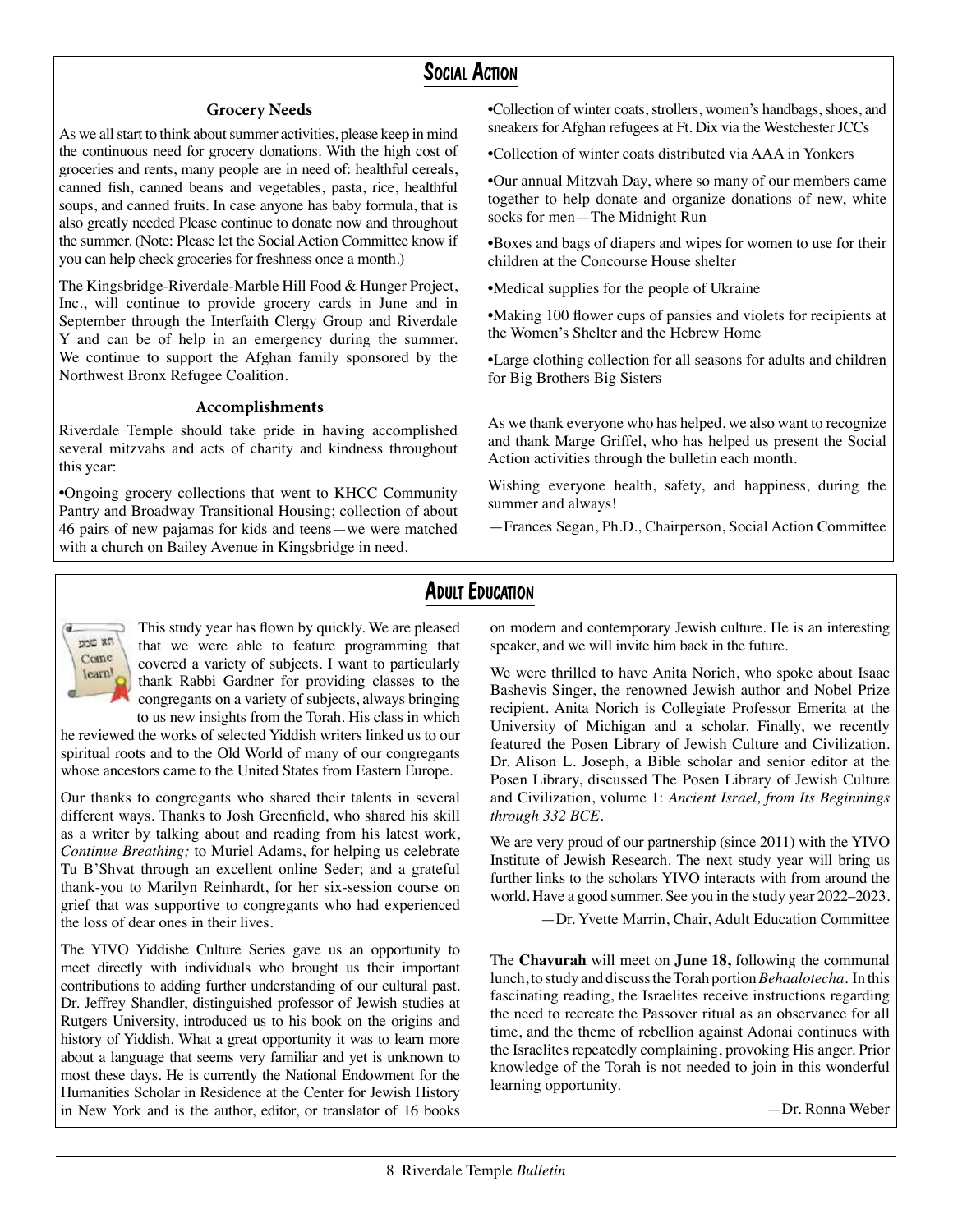#### **Contributions**

The following funds are represented in the entries below: Bible and Prayer Book Fund, Jean P. and Francis J. Bloustein Camp Scholarship Fund, Cantor's Special Fund, Decorating Fund, Jacob-Fogel Program Fund, Rabbi Stephen D. Franklin Music Fund, General Fund, Dorothy and Joseph Kay Prayer Book Fund, Leon and Beatrice Bereano Pulpit Flowers Fund, Rabbi's Special Fund, Religious School and Nursery School Parents Associations Fund, Soviet Émigré Fund, Charles Tenenbaum Fund, Torah Repair Fund, Youth Activities Fund.

| IN HONOR OF CANTOR INBAL SHARETT-SINGER                                                                                                                    |                                                                                                                                                                    |                                                          | <b>DONOR</b>                        | IN MEMORY                                                            |  |  |  |
|------------------------------------------------------------------------------------------------------------------------------------------------------------|--------------------------------------------------------------------------------------------------------------------------------------------------------------------|----------------------------------------------------------|-------------------------------------|----------------------------------------------------------------------|--|--|--|
| Seth Asher                                                                                                                                                 |                                                                                                                                                                    | Mac and Gloria Psachie                                   | Shelley Ast                         | Ya'akov Sharett                                                      |  |  |  |
| Ilona and Steven Brandeis<br>Jacqueline Gardner<br>David and Gerri Glickenstein<br>Rob Katz and Sherrill Spatz<br>Dorothy Kay<br>Jack and Fredda Mendelson |                                                                                                                                                                    | Roger and Kathleen Roger                                 | Amy and Henry Bensen Howard Katz    |                                                                      |  |  |  |
|                                                                                                                                                            |                                                                                                                                                                    | Lydia Silverman<br>Scott Sirkin and Fay Statsky          |                                     | Ya'akov Sharett                                                      |  |  |  |
|                                                                                                                                                            |                                                                                                                                                                    | See the May bulletin for<br>additional donors and below. | Susan and Howard<br>Birnbaum        | Susan Fisher<br><b>Howard Katz</b><br>Ya'akov Sharett                |  |  |  |
|                                                                                                                                                            |                                                                                                                                                                    |                                                          |                                     |                                                                      |  |  |  |
| <b>DONOR</b><br>IN HONOR                                                                                                                                   |                                                                                                                                                                    |                                                          | Rabbi Stephen and<br>Karen Franklin | Ya'akov Sharett                                                      |  |  |  |
| Seth Asher                                                                                                                                                 | Rabbi Thomas Gardner and Dr. Ronna<br>Weber                                                                                                                        |                                                          | Beth Fertig Friedman                | Molly Friedman                                                       |  |  |  |
| Susan and Howard                                                                                                                                           |                                                                                                                                                                    | Lydia Silverman, on her Bat Mitzvah                      |                                     | Lois Popolow                                                         |  |  |  |
| celebration<br>Birnbaum                                                                                                                                    |                                                                                                                                                                    |                                                          | Michael Friedman                    | Rose Friedman                                                        |  |  |  |
| Janet Branciforte and                                                                                                                                      |                                                                                                                                                                    | Lydia Silverman, on her Bat Mitzvah                      | Maxine Toal Goldberg                | Murray Goldberg                                                      |  |  |  |
| John Williams                                                                                                                                              | celebration                                                                                                                                                        |                                                          | Dorothy Kay                         | <b>Howard Katz</b>                                                   |  |  |  |
| Elizabeth Kliger                                                                                                                                           |                                                                                                                                                                    | Nursery School                                           |                                     | Ya'akov Sharett                                                      |  |  |  |
| Olivia Koppell                                                                                                                                             | Rabbi Gardner's classes and YIVO                                                                                                                                   |                                                          | Henry Kurtz                         | Rose Hindlin Kurtz                                                   |  |  |  |
| Steve and Lori                                                                                                                                             | Cantor Josh Finkel and his family on<br>coming to Riverdale Temple<br>Cantor Sharett-Singer and her family<br>on her new position and their move to<br>Minneapolis |                                                          | Ken Lederer                         | Pearl Lederer                                                        |  |  |  |
| Rosenfield                                                                                                                                                 |                                                                                                                                                                    |                                                          | Harriet Martin                      | Rose Schwartz                                                        |  |  |  |
|                                                                                                                                                            |                                                                                                                                                                    |                                                          | Jessie Mechanic                     | Stefan Rollin                                                        |  |  |  |
|                                                                                                                                                            |                                                                                                                                                                    |                                                          | Rita Pochter Lowe                   | Isidore Weiss                                                        |  |  |  |
|                                                                                                                                                            | Sherrill Spatz and Rob Katz, on their<br>daughter Emma Katz receiving her<br>doctorate degree, and on the wedding<br>of their daughter Zoe                         |                                                          | Steve and Lori<br>Rosenfield        | Howard Katz, may his memory be a<br>source of strength to his family |  |  |  |
|                                                                                                                                                            |                                                                                                                                                                    |                                                          |                                     | Ya'akov Sharett, may he rest in peace                                |  |  |  |
|                                                                                                                                                            |                                                                                                                                                                    |                                                          | Miriam Taub                         | Ya'akov Sharett                                                      |  |  |  |
| Irving Weiler                                                                                                                                              |                                                                                                                                                                    | Evelyn Weiler, on her birthday                           | Judy Tenenbaum and<br>Sandy Stern   | Dorothy Giserman, beloved mother                                     |  |  |  |
| <b>IN MEMORY</b><br><b>DONOR</b><br>Thea Alfano<br><b>Rita Resnick</b>                                                                                     |                                                                                                                                                                    |                                                          | Judy Zucker                         | <b>Howard Katz</b>                                                   |  |  |  |
|                                                                                                                                                            |                                                                                                                                                                    |                                                          |                                     |                                                                      |  |  |  |

#### Condolences



**Craig Katz, Linda Chokroverty, Maya Katz, and Lev Katz**

**Cantor Inbal Sharett-Singer, Jonathan, Amit, Noa, and Emmanuelle; Gili Sharett, Rafi Malkiel, Mai, and Liana**

#### **To On the Loss of**

**Howard Katz,** beloved father, father-in-law, grandfather

**Ya'akov Sharett,** beloved grandfather, great-grandfather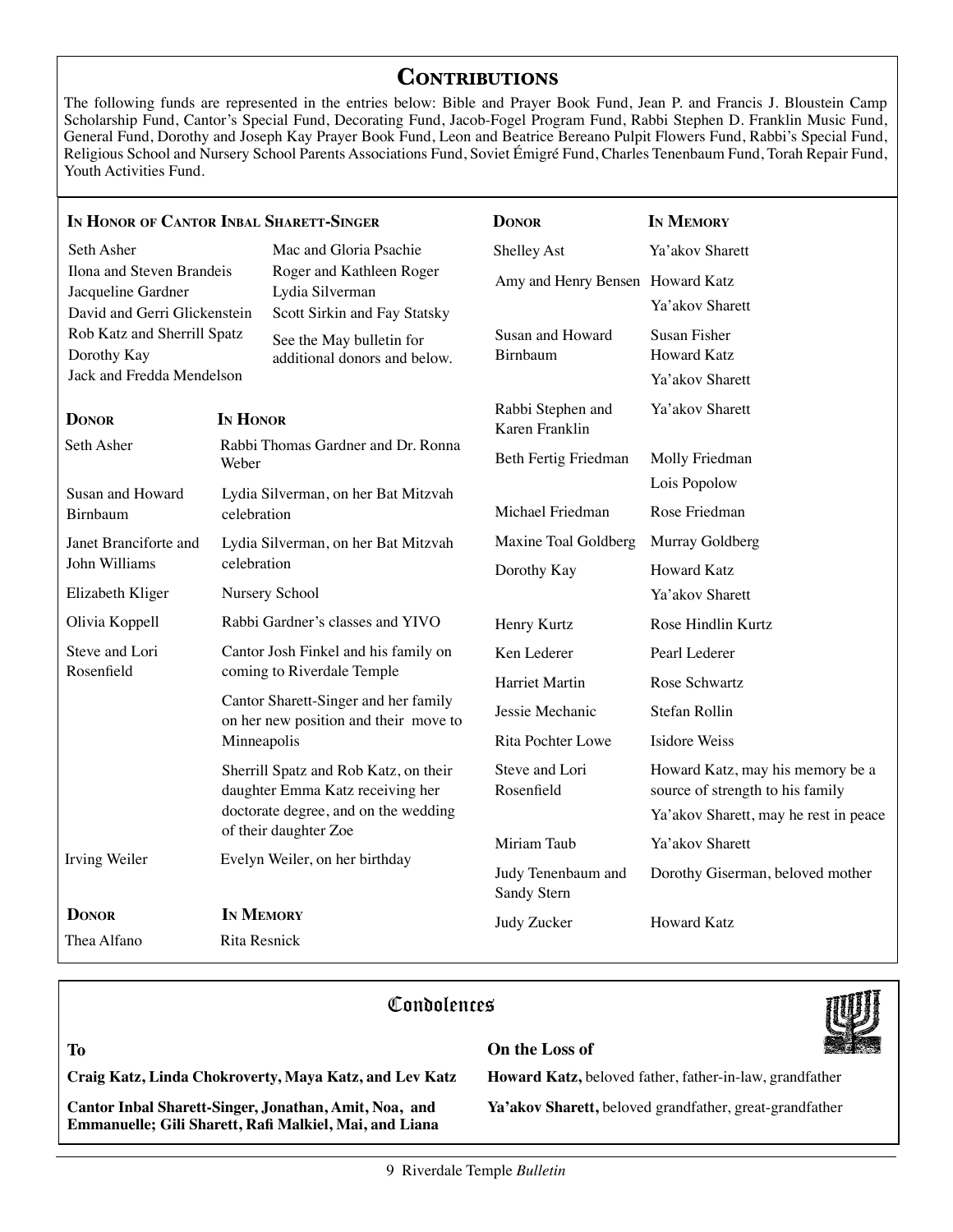# *The Departed Whom We Now Remember:* **June Yahrzeit Observances**

| 1 Marcia Engelsher      |   | 8 Alberto Mejicovsky  | 13 Libby Silverman    | 19 Ira Kleinman        | 26 Edith Alin         |
|-------------------------|---|-----------------------|-----------------------|------------------------|-----------------------|
| Sidney Simon            | 9 | Ira Arnowich          | 14 Pauline Avedon     | 19 Rachel Kramer       | 26 Ethel Bernstein    |
| Holzman                 |   | 9 Frieda Blaustein    | 14 Lillian Fuhrman    | 19 Noel Robert         | 26 Elizabeth Herrup   |
| 2 Rose Burns            | 9 | Ettie Brandt          | 14 Gilbert Weiskopf   | Rubinstein             | 26 Dr. Morton Spivack |
| 2 Jacob Franklin        |   | 9 Rose Friedman       | 15 Hyman Bialek       | 19 William Shalof      | 27 Rose Poster        |
| 2 Isidor Rothstein      |   | 9 Mary Goldman        | 15 Louis Feinman      | 20 Dr. Daniel Brown    | 27 George Rosenblum   |
| 2 Celia S. Wendrow      |   | 9 Max Heimowitz       | 15 Dr. Reuben Gell    | 21 Rose R. Aronson     | 27 David Silverman    |
| 3 Sam Hamada            |   | 9 Mitchell S. Nalitt  | 15 Isidore Reibeisen  | 21 J. Edward Bennett   | 27 Zona Silverstein   |
| 3 Max Kovitz            |   | 9 Rose Seefer         | 16 Harry Kalinsky     | 21 Susan Fisher        | 27 Dorothy Zwyer      |
| 3 Sitta Spatz           |   | 10 Debra Evers        | 16 William Ripps      | 21 Lawrence Fox        | 28 Mabel Adler        |
| 4 Charles J. Bensley    |   | 10 Nathan Sumner      | 17 Robin Agusta       | 21 Renee Heyman        | 28 Nathan Bernstein   |
| 4 William Fuhrman       |   | 11 Wolf Avrach        | 17 Martin J. Brenner  | 21 Abraham J. Horowitz | 28 Norman Kane        |
| 5 Sheila Brenner        |   | 11 Irving Bennett     | 17 Dorothy Giserman   | 21 Irving Schneeweiss  | 28 Gilya Krutkovich   |
| 5 Max Handler           |   | 11 Alex Gottlieb      | 17 Rose Hindlin Kurtz | 22 Philip Carlinger    | 28 Ethel Regan        |
| 5 Rabbi Charles E.      |   | 11 Philip Hoffman-    | 17 Dr. Mae Maskit     | 22 Kathryn Grant       | 28 Dr. Jordan Tobias  |
| <b>Shulman</b>          |   | Levene                | Lord                  | Belleau                | Rosenbaum             |
| 5 Ilene Zolt            |   | 11 Arthur Krilov      | 17 Rita Resnick       | 22 Anne Kaiser         | 28 Lena Zwickel       |
| 6 Morris Kolin          |   | 12 Dorothy Karsh      | 17 Ilyse Segal        | 23 Morton David Stein  | 29 Bertha Holzman     |
| 6 Marcus Lessin         |   | 12 Melville C. Levene | 18 Murray Goldberg    | 23 Harry David Wachs   | 30 Debendranath       |
| 6 Morris J. Levy        |   | 13 David Fenster      | 18 Bertha Lipshultz   | 24 Pauline Kalinsky    | Chakrabarti           |
| 7 Donald E.             |   | 13 Rabbi Dr. Arnold   | 18 Richard Neubauer   | 24 Louis J. Kovar      | 30 Julius Horowitz    |
| <b>Brotherson</b>       |   | Lazarus               | 18 Rose Noy           | 25 Dr. Hyman A. Elman  | 30 Ruth Richman       |
| 7 Samuel Hirshowitz     |   | 13 Rose Morris        | 18 Rose Schwartz      | 25 Max Levy            | 30 Paul Sandler       |
| 7 Francine Messinger    |   | 13 Steven Jay Ott     | 19 Mayer M. Ackerson  | 25 Sara Sawyer         | 30 Vera Shatin        |
| 8 Dr. Charles K. Jaeger |   | 13 Chaim Poster       | 19 Dr. Max A. Bruck   | 25 David Socolof       |                       |
| 8 Ray Kolin             |   | 13 Sam Schantz        | 19 Harriet Ivers      | 25 Jacob Aaron Stam    |                       |

#### *The Departed Whom We Now Remember:* **July Yahrzeit Observances**

Marcelle Dubrow

 Annie Becker Hilda Bensley Dora Brill William Sherit Betty Tager Herman Fein Norma D. Haber Ida Loveman Fred Rapp Julia Schwartz Yetta Weinberg Lillian Benardo Rae Lillian Gillman Bessie Solowey Helena Barcia Eleanor R. Kern Judith Leber Sidney Rogofsky Albert Feit Abe Spirer Eva Zelkowitz Pearl Zolt Phyllis Post Goodman Frances Messing Max Shankman, M.D. Joseph F. Loveman Sophie K. Dancis

 Miriam Yohalem Julia Hartman Rozalya Krutkovich Philip (Skitch) Ivers Rose K. Fein Anna Kovar Gilmore Bales Cele Corn Olive L. Rosenfield Albert B. Avedon Maxine Fischel Yetta Rosner Frances Selma Siegel Esther Dubinsky Philip Greenglass Harriet Morse Samuel R. Ripps Mary Robinson Michael Auerbach Anna Dalick Henry Groner

- Walter Jaffe Julius Samuelson Lillian Waill Moe Elias Greisman Rhea Katz Selma Genevive Miller
- Clara Propper
- Jacqueline
- Schweitzer
- Julia Sundheim
- Senior Aronson
- Carrie Blumenthal
- Sidney Lyman
- Rose Poster
- Senior Aronson
- Sylvia Denker
- David Greenblatt
- Fannie Haas
- Joan Resnik
- Trude Stransky
- Ruth Block
- Toni Rafkind
- Walter F. Spiegel
- David Ungar
- Gene Weissman
- Charlotte Wiener
- Robert Davis
- Lola Friedman
- Marion Harriet
- Kaplan
- Harriet Landau
- Alvin Bender
- Susan Dwork
- Helen Knopping
- Emily Felsenthal Loeser
- Leo Segan
- Edna Turtletaub
- Hannah Batkin
- Abraham Cohen
- 
- Constance Gordon
- Herbert A. Lewis
- Steven Wolfe Alpert
- Susan Gordon
- Joan Paula Resnik S. Robert Friedman
- Harry Mendelson
	-
- Jack Schwartz

- Frances W. Aaron Troy Theodoratos
- Emanuel Traugott
- Albert Barshatzky
- Minnie Fass
- Elaine Ruth Isenberg
- Bernard L. Spanier
- Ichel Blumenstock
- Louis Crager
- Leon Djivre
- Jack Frei
- Mella Blumenstock
- Jean Greisman
- 
- Albert Pearlman
- Nathan E. Rosenthal
- Stanley Tenenbaum
- Tillie Binder
- Rebecca Gluck
- Wallace Ott
- Leo Benardo
- Eric Alan Elias
- Irene Kleinberg
- Jeanette Krein
- Nathan Turtletaub
- Abraham Zolt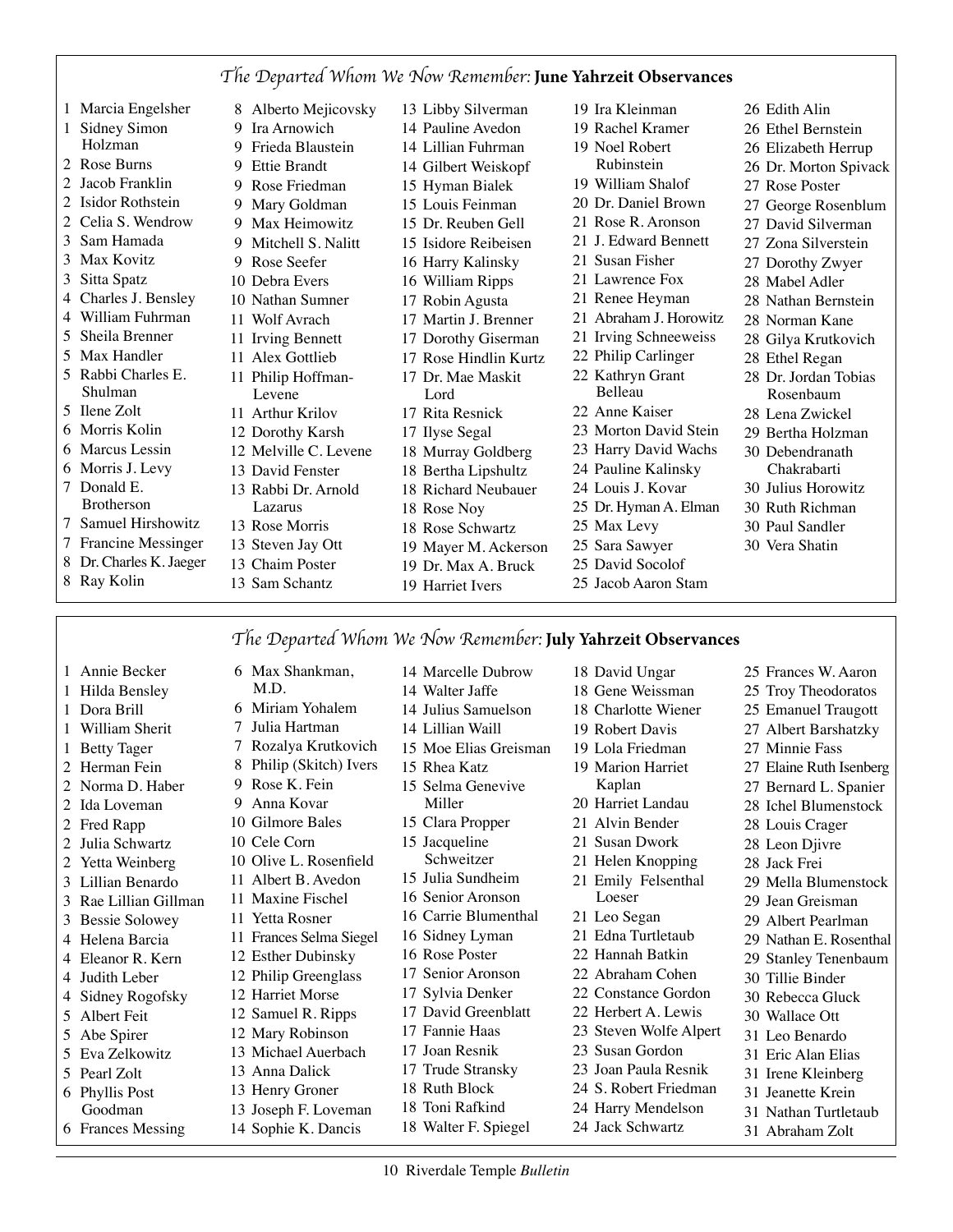#### *The Departed Whom We Now Remember:* **August Yahrzeit Observances**

- Benjamin Michael Kurtz
- Morris Cohn
- Herbert Maier
- Joseph Arnowich
- Hazel Nalitt Kaplan
- Betty R. Rosenberg
- Meta Rothschild
- Roslie Small
- Mildred Jaffe
- Ellen Mozlin
- Louis Solowey
- Dora ( Devorah) Wachtel
- Philip Reaboy
- David Rosner
- Andrew Sandler
- Abraham Max Brown
- Elliot Liskin
- Joseph Benardo
- Saly Haas
- Alfred E. Hochstein
- Ben Rattner Joseph Silverstein Mary Fisher Paul Hirschl Dr. Solomon M. Robinson Stanley Roger Susan Angstreich Rosenblum Abraham Wiener Irving C. Nachbar Samuel Wessler Alexander Gordon Dr. Charles Mandel Larry Brockman Anny Ross Louis Schwartz Marsha Blum Caryl Klein Julia Silberkleit Hellen Tausk David Weiner
- Anna Kaminer Larry Meisler Leah M. Robinson Morris Semmel Philip M. Dancis Dr. Henry Horn Gary Lichtenstein Samuel Bloustein Jessie Glick Sophia Greenberg Morris Kramer Frances Goldsmith Alice Krim Louis Posin Charles R. Seidner Fred Alwaise Annie Eisen Ruth Fertig Charles Rapaport David Sadkin Dorothy Rafkind Sam Snyder Frederick Kleinman
- Morton Kleinman Matthew Rosen Charles H. Goodman Robert Scher Shirley Auerbach David Fisher Bernard Kramer Erwin A. Merson Anna Schulman Mac S. Albert Philip Knopping Irving Margulies Frederick David Bernstein Rita Fauer Franklin Louis Froehlich
- Abraham Heisner
- Harry Schliftman
- Freda Block
- Seymour Hirsch
- Harry Kaplan
- Martha Lazarus
- Alexander Lessin
- Bea Rosberg
- Joseph Sawyer
- Samuel Schneeweiss
- Herman Kronman
- Otto Kucera
- Margaret Elkus
- Valeria Gerard
- 
- Gregory Grinn Morris Wachtel
- Max Fondiller
- Rachel Leah Fritz
- Nathan Horn
- 
- Harry Fuhrman Judith Saxe Kuvin
- 
- Esther Resnik
- Mildred Rosenthal
- Karl F. Ross
- Dr. Frederic Stern

#### **NEW YORK COMMON PANTRY** I **RIVERDALE NEIGHBORHOOD HOUSE**

Esther Amols

# **FREE FOOD DISTRIBUTION FOR SENIORS**

#### **ARE YOU OR YOUR NEIGHBORS ELIGIBLE?**

- **Are you over 60?**
- **Are you a New York State resident?**
- **• Do you make less than \$1,396 a month, or \$16,744 a year?**



**RIVERDALE NEIGHBORHOOD HOUSE 5521 MOSHOLU AVENUE, BRONX, NY 10471** 

**call 917-982-2562 for more information** 

# **Caring Takes No Vacation**

If you are ill or lonely, or have a simcha to share, feel free to contact Muriel at 917-353- 6843 or Beth at friedman.beth@yahoo.com.

If you would like to join the committee, which makes telephone calls, sends cards, and reaches out to congregation members, please call Muriel or email Beth.

Be well and best wishes for a healthy, safe, and enjoyable summer!

#### **—The Caring Committee**